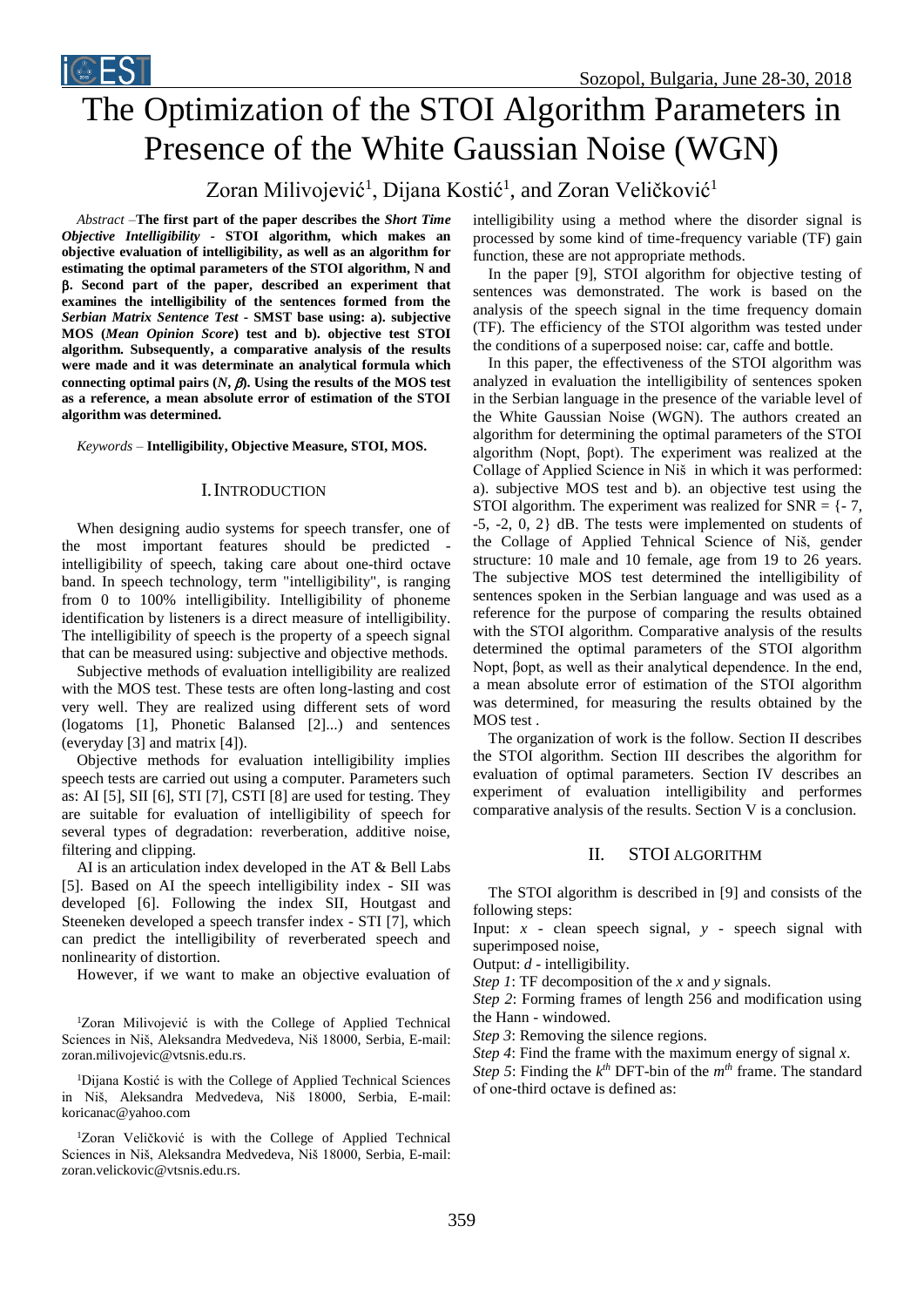

$$
X_j(m) = \sqrt{\sum_{k=k_1(j)}^{k_2(j)-1} \left| \hat{x}(k,m) \right|^2}, \tag{1}
$$

where  $k_1$  and  $k_2$  represented the boundaries of one-third octave.

*Step 6*: Forming a short-time envelope vector of clean signal:

$$
x_{j,m} = \left[x_j(m-N+1), X_j(m-N+2),..., X_j(m)\right]^T, \quad (2)
$$

where is  $N = 30$ , which corresponding to a frame length of 384 ms, for  $fs = 10$  kHz.

*Step 7*: The normalization and clipping *y* signal

$$
\overline{y}_{j,m}(n) = \min\left(\frac{\|x_{j,m}\|}{\|y_{j,m}\|} y_{j,m}(n), \left(1+10^{-\beta/20}\right) x_{j,m}(n)\right),\tag{3}
$$

where is  $\beta$  = -15 dB.

*Step 8*: Defining a measure of intelligibility *dj,m*:

$$
d_{j,m} = \frac{\left(x_{j,m} - \mu_{x_{j,m}}\right)^{T} \left(y_{j,m} - \mu_{y_{j,m}}\right)}{\left\|x_{j,m} - \mu_{x_{j,m}}\right\| \left\|y_{j,m} - \mu_{y_{j,m}}\right\|},
$$
(4)

*Step 9*: The average measure of intelligibility for all bands and frames is *d*:

$$
d = \frac{1}{JM} \sum_{j,m} d_{j,m} \tag{5}
$$

were M represent total number of frames, and J number of one-third octaves.

# III. ALGORITHM FOR EVALUATION OF OPTIMAL PARAMETERS

The algorithm for determining the optimal parameters of the STOI algorithm is realized in the following steps:

Input: *SNRmin*, *SNRmax*, *ΔSNR*, *min*, *max*, *Δ*, *Nmin*, *Nmax*, *ΔN*, *Nr.*

Output: trajectory of optimal values *yfit.*

*Step 1*: Created the test of sentence, with fixed syntax word structure from the SMST base (signal *xr*)

**FOR** *SNR* = *SNRmin* : *ΔSNR* : *SNRmax*

 $r = 1 : N_r$ 

*Step 2:* Superposed White Gaussian noise,  $n (\sigma^2 = 1, \mu = 0)$ 

$$
x_{1r} = x_r + k_r \cdot n, \tag{6}
$$

where  $k_r$  is the coefficient determining the *SNR* of the speech signal *x1r*.

*Step 3*: Realization of a subjective MOS test and generating a evaluation of intelligibility MOSxr.

**FOR** 
$$
\beta = \beta_{min} : \Delta \beta : \beta_{max}
$$
  
\n**FOR**  $N = Nmin : \Delta N : Nmax$   
\n*Step 4:* Application of STOI algorithm  
\n $d_r(N, \beta) =$  STOI  $(N, \beta)$ 

### **END** *r*;

*Step 5:* Forming of equivalent matrix of intelligibility coefficient:

$$
d(N,\beta) = \overline{d_r(N,\beta)},\tag{7}
$$

*Step 6*: The mean value of coefficient for STOI intelligibility is:

$$
d_{STO} = \overline{d(N,\beta)},\tag{8}
$$

and statistical parameters are mean value  $\mu = d_{STOI}$  and variance  $\sigma^2$ .

*Step 7*: Forming matrix error of evaluation:

$$
e = |d - MOS_{xr}|,
$$
 (9)

*Step 8*: Generating a trajectory of minimum error:

$$
y_k = f(N_{opt}, \beta_{opt}), \qquad (10)
$$

*Step 9:* Generating an equivalent trajectory of optimal values by fitting method:

$$
y_{\hat{H}t} = \beta_{\hat{H}t} = a_3 N^3 + a_2 N^2 + a_1 N + a_0, \qquad (11)
$$

where is a<sub>3</sub> = -4.927\*10<sup>-5</sup>, a<sub>2</sub> = 0.01177, a<sub>1</sub> = -0.9856, a<sub>0</sub> = 2.942.

#### IV. EXPERIMENTAL RESULTS AND ANALYSIS

In this section, an experiment was implemented in order to find the optimal parameters of the STOI algorithm.

#### *A. Experiment*

In order to test the effectiveness of evaluation using the STOI algorithm, experiment was implemented at the Collage of Applied Science Niš, where is applied a algorithm described in Section III for the evaluation of intelligibility. An experiment was implemented in order to find the optimal parameters of the STOI algorithm. The input parameters are: a). *SNR*min = -7dB, *SNR*max = 2dB, Δ*SNR* = 2dB, b). *N*<sup>r</sup> = 20, number of test sentences for each value *SNR*, c). *Nmin* = 10,  $N_{max} = 100$ ,  $\Delta N = 10$ ,  $\beta_{min} = -40$ ,  $\beta_{max} = -5$ ,  $\Delta \beta = 5$ . The output parameters of the algorithm are: a). analytic function of optimal values  $\beta_{opt} = y_{fit}$ , b) the results of subjective test *MOSxr*, c). the results of objective test *dSTOI* i d). statistical parameter: mean value  $\mu$  and variance  $\sigma^2$  for  $d_{STOL}$ . Results are shown in tabular and graphical form.

*B. The base*

A SMST base has been created which contains words (name, verb, number, adjective and object) spoken in Serbian language [10]. Using the algorithm described in section III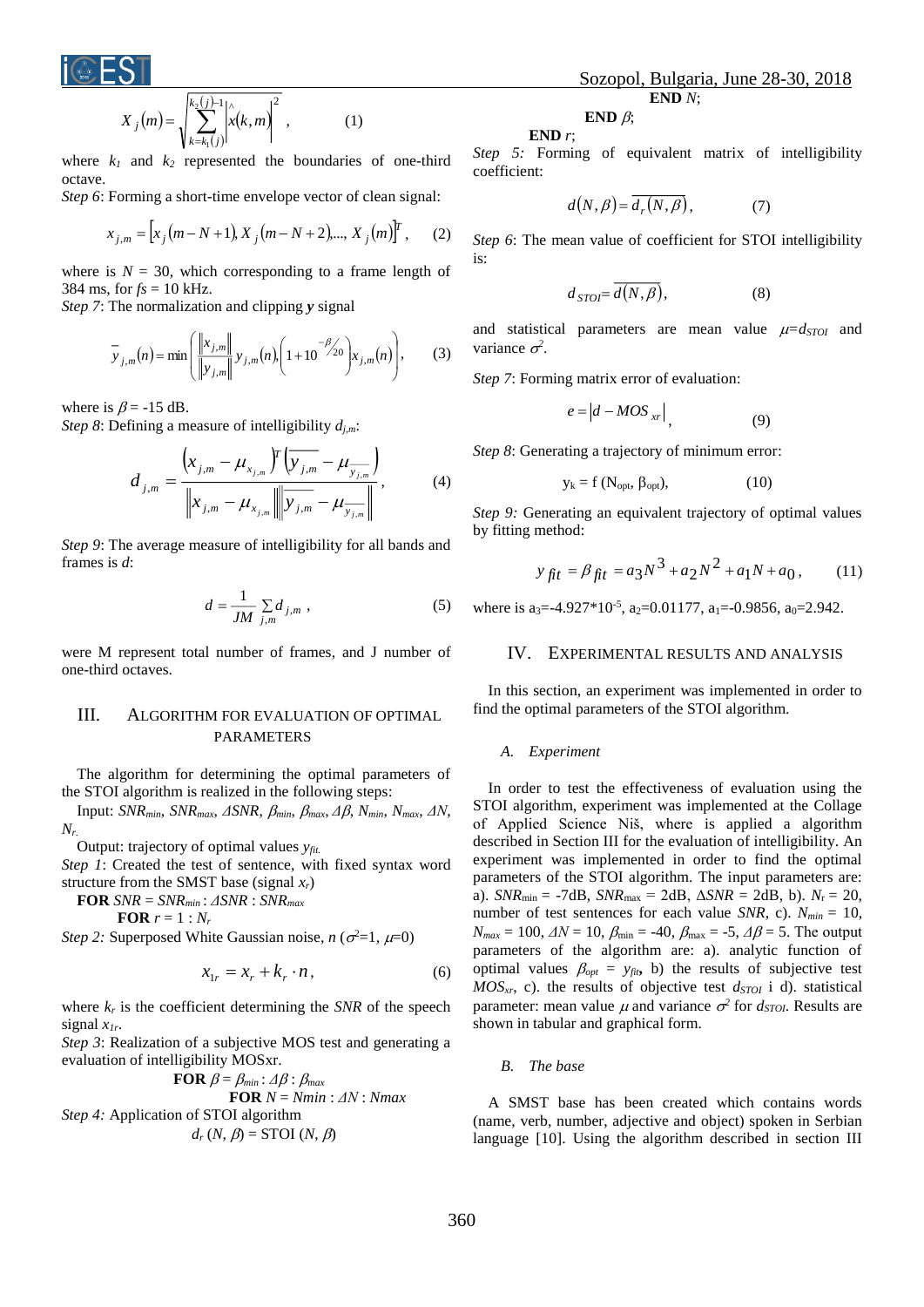(step 1), sentences with a fixed syntax structure were formed. The words are formed by a random selection of the word from the SMST base to the syntax structure: name-verb-numberadjective-object. It is possible to create 100000 different sentences, which made test unpredictabil for the tested group.

#### *C. Test group*

A test group was formed from students of the Collage of Applied Science Nis, age from 19 to 26 ( $\mu$  = 20.85), gender stucture: 10 male and 10 female respondents.

#### *D. The results*

Table 1 shows the results of MOS (step 3) and  $d_{STOI}$  (step 4) and statistical of mean values  $\mu$  and variance  $\sigma^2$  for various *SNR* values.

The values of the MOS and STOI coefficients for each sentence are shown graphically for: a)  $SNR = 0$  dB (Figs. 1. a) and b)  $SNR = -7$  dB (Figs. 2.a). The value of equivalent matrix coefficients  $d(N, \beta)$ , (step 5) are shown: a)  $SNR = 0$  dB (Figs. 1.b) and b)  $SNR = -7$  dB (Figs. 2.b). A matrix error of intelligibility evaluation  $e$  (step 7) are shown: a)  $SNR = 0$  dB (Figs. 1.c) and b) *SNR* = -7 dB (Figs. 2.c). Trajectories of minimal error of intelligibility evaluation  $y_k(N, \beta)$ , (step 8) are shown on: a)  $SNR = 0$  dB (Figs. 1.d) and b)  $SNR = -7$  dB (Figs. 2.d). In Fig. 3 are shown: a) trajectory  $y_k$  minimal error for *SNR* =  $\{-7, -5, -2, 0, 2\}$  dB and b) equivalent trajectory  $y_{fit}$ (step 9). Intelligibility determinated with: a) subjective MOS test, *MOSxr*, and objective test using STOI algorithm, *dSTOI*, are shown in Fig.4.

| <b>TABLE</b> I     |                          |            |                      |         |
|--------------------|--------------------------|------------|----------------------|---------|
| <b>SNR</b><br>(dB) | MOS <sub>xr</sub><br>(%) | $\sigma^2$ | $\mu$ <sup>(%)</sup> | dstor   |
| 2                  | 71                       | 4.4834     | 70.1975              | 70.1975 |
| 0                  | 61                       | 4.8871     | 66.5205              | 66.5205 |
| $-2$               | 57                       | 5.0465     | 61.5471              | 61.5471 |
| -5                 | 47                       | 538.5059   | 45.0886              | 45.0886 |
| -7                 | 34                       | 364.4125   | 44.0291              | 44.0291 |







d)

b)

c)

Fig. 1. SNR=0 dB: a) intelligibility of sentence  $x_r$  (r=1,...,20), coefficient of STOI algorithm and MOS evaluation, b) matrix of mean value d, c) matrix of error **e** and d) trajectory of minimal error of evaluation intelligibility yk.





b)

a)